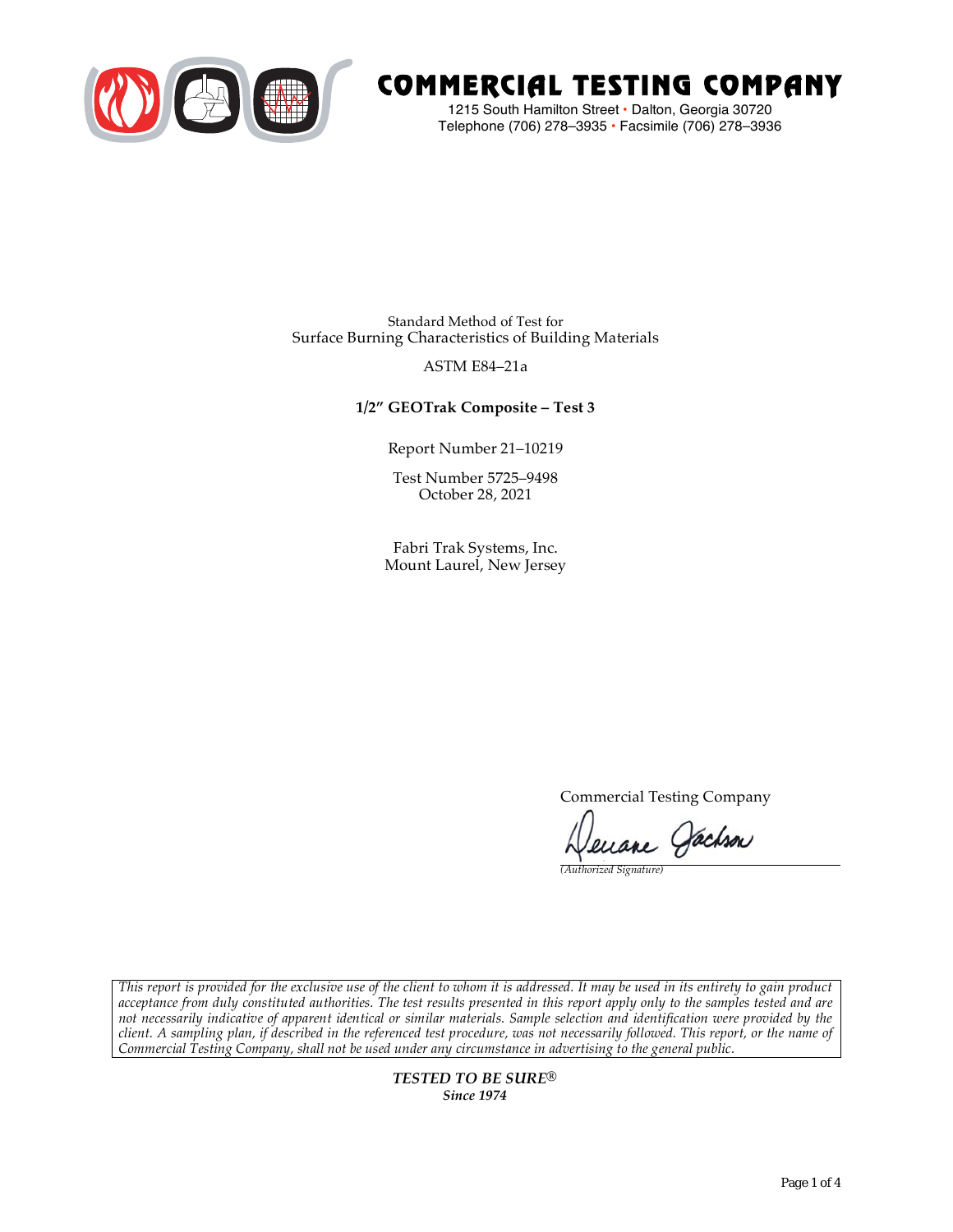#### **INTRODUCTION**

This report is a presentation of results of a surface flammability test on a material submitted by Fabri Trak Systems, Inc., Mount Laurel, New Jersey.

The test was conducted in accordance with the ASTM International fire-test-response standard E84–21a, *Surface Burning Characteristics of Building Materials*, sometimes referred to as the Steiner tunnel test. ASTM E84 is an American National Standard (ANSI) and has been approved for use by agencies of the Department of Defense. The ASTM E84 test method is the technical equivalent of UL No. 723. The test is applicable to exposed interior surfaces such as walls and ceilings. The test is conducted with the specimen in the ceiling position with the surface to be evaluated face down toward the ignition source. Thus, specimens shall either be self-supporting by its own structural quality, held in place by added supports along the test surface, or secured from the back side.

This standard is used to measure and describe the response of materials, products, or assemblies to heat and flame under controlled conditions, but does not by itself incorporate all factors required for firehazard or fire-risk assessment of the materials, products, or assemblies under actual fire conditions.

#### **PURPOSE**

The purpose of the test is to provide only the comparative measurements of surface flame spread and smoke development of materials with that of select grade red oak and fiber–reinforced cement board, Grade II, under specific fire exposure conditions with the smoke area of heptane used to establish the smoke-developed index. The test exposes a nominal 24-foot long by 20-inch wide test specimen to a controlled air flow and flaming fire adjusted to spread the flame along the entire length of a red oak specimen in  $5\frac{1}{2}$  minutes. During the 10-minute test duration, flame spread over the specimen surface are measured and recorded. Test results are calculated relative to red oak, which has an arbitrary rating of 100, and fiber–reinforced cement board, Grade II, which has a rating of 0. The 100 smoke-developed index is calculated using the smoke area of heptane.

The test results are expressed as Flame Spread Index and Smoke-Developed Index. The Flame Spread Index is defined in ASTM E176 as "a number or classification indicating a comparative measure derived from observations made during the progress of the boundary of a zone of flame under defined test conditions." The Smoke-Developed Index, a term specific to ASTM E84, is defined as "a number or classification indicating a comparative measure derived from smoke obscuration data collected during the test for surface burning characteristics." There is not necessarily a relationship between the two measurements.

The method does not provide for measurement of heat transmission through the surface tested, the effect of aggravated flame spread behavior of an assembly resulting from the proximity of combustible walls and ceilings, or classifying a material as noncombustible solely by means of a Flame Spread Index.

The zero reference and other parameters critical to furnace operation are verified on the day of the test by conducting a 10–minute test using 1/4–inch fiber–reinforced cement board, Grade II. Periodic tests using NOFMA certified 23/32–inch select grade red oak flooring provide data for the 100 flame spread reference with heptane providing data for calculating the 100 smoke-developed index. These procedures are more fully described in Section 7of the E84 Standard.

#### **TEST SAMPLE**

The test sample, selected by the client, was identified as **1/2" GEOTrak Composite – Test 3,** (Guilford of Maine Anchorage Fabric, 1/2" Terra Core Poly, 1/2" GSFE GEOTrak Perimeter Trak, 1/2" GSJT GEOTrak Joiner Trak in Middle of Panel, 5/8" Type X Gypsum Board). Three test panels, each measuring 24 inches wide by 96 inches in length, were received. They were physically self-supporting and required no additional sample preparation. The panels were transferred to storage racks and conditioned to equilibrium in an atmosphere with the temperature maintained at  $71 \pm 2$ °F and the relative humidity at 50  $\pm$  5 percent. For testing, the panels were placed end-to-end on the ledges of the tunnel furnace to make up the necessary 24-foot test sample and the test conducted with no auxiliary support mechanism.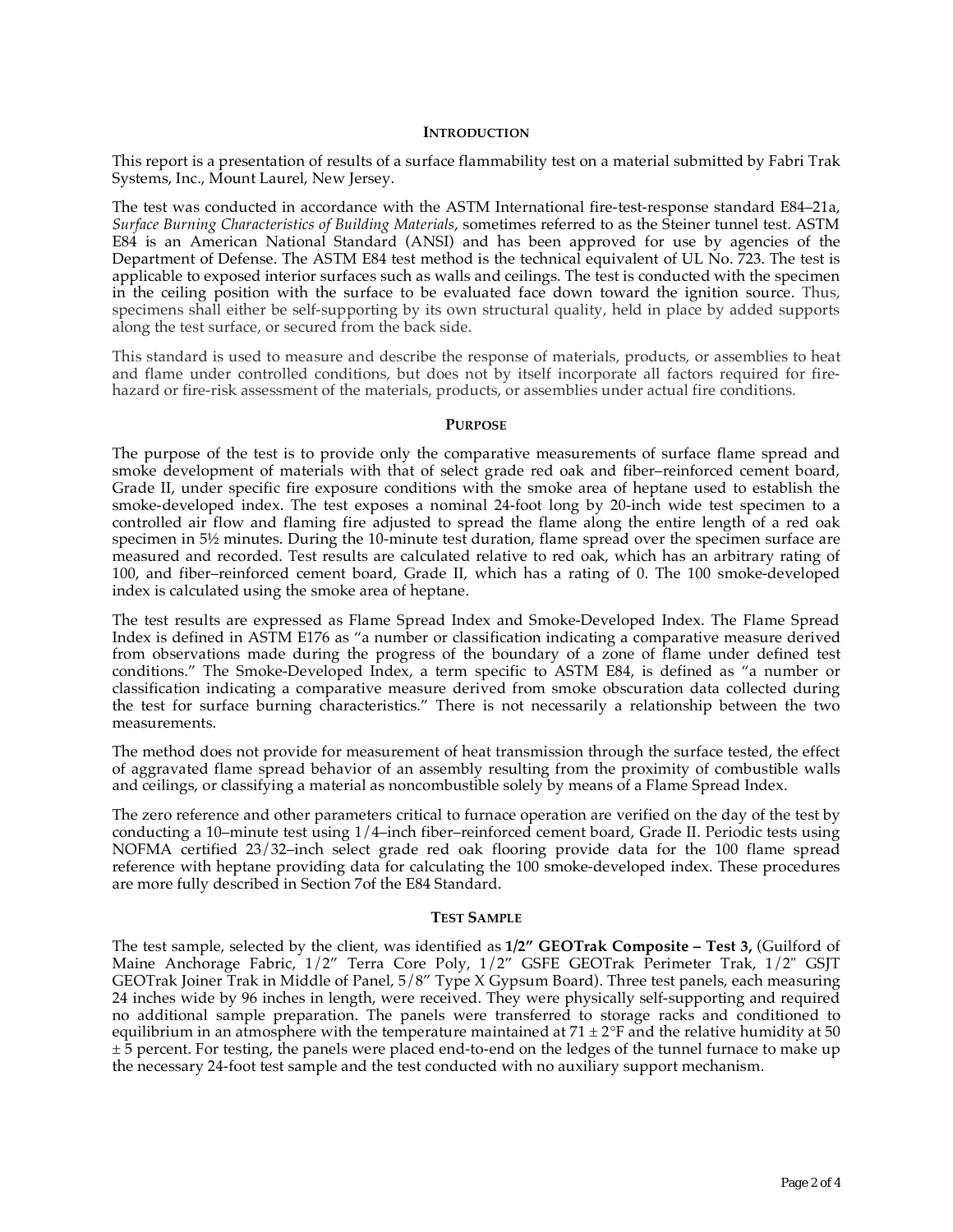#### **TEST RESULTS**

The test results, calculated on the basis of observed flame propagation and the integrated area under the recorded smoke density curve, are presented below. The Flame Spread Index obtained in E84 is rounded to the nearest number divisible by five. Smoke-Developed Indices are rounded to the nearest number divisible by five unless the Index is greater than 200. In that case, the Smoke-Developed Index is rounded to the nearest 50 points. The rounding procedures are more fully described in Sections 9.1, 9.2, and X3 of the E84 Standard. The flame spread and smoke development data are presented graphically at the end of this report.

| <b>Test Specimen</b>                    | Flame Spread Index | Smoke-Developed Index |
|-----------------------------------------|--------------------|-----------------------|
| Fiber-Reinforced Cement Board, Grade II |                    |                       |
| Red Oak Flooring                        | 100                |                       |
| Heptane, (HPLC) Grade                   |                    | 100                   |
| 1/2" GEOTrak Composite – Test 3         | 15                 | 25                    |

#### **OBSERVATIONS**

Specimen ignition over the burners occurred at 0.10 minute. Surface flame spread was observed to a maximum distance of 2.96 feet beyond the zero point at 3.85 minutes. The maximum temperature recorded during the test was 632°F. For information purposes, the actual (unrounded) Flame Spread and Smoke-Developed Indices were 13.5 and 23.0 respectively.

#### **CLASSIFICATION**

The Flame Spread Index and Smoke-Developed Index values obtained by ASTM E84 tests are frequently used by code officials and regulatory agencies in the acceptance of interior finish materials for various applications. The most widely accepted classification system is described in the National Fire Protection Association publication NFPA 101 *Life Safety Code*, where:

| Class A $0-25$ Flame Spread Index     | $0 - 450$ Smoke-Developed Index |
|---------------------------------------|---------------------------------|
| Class B $26 - 75$ Flame Spread Index  | $0 - 450$ Smoke-Developed Index |
| Class C $76 - 200$ Flame Spread Index | $0 - 450$ Smoke-Developed Index |

Class A, B, and C correspond to Type I, II, and III respectively in other codes. They do not preclude a material being otherwise classified by the authority of jurisdiction.